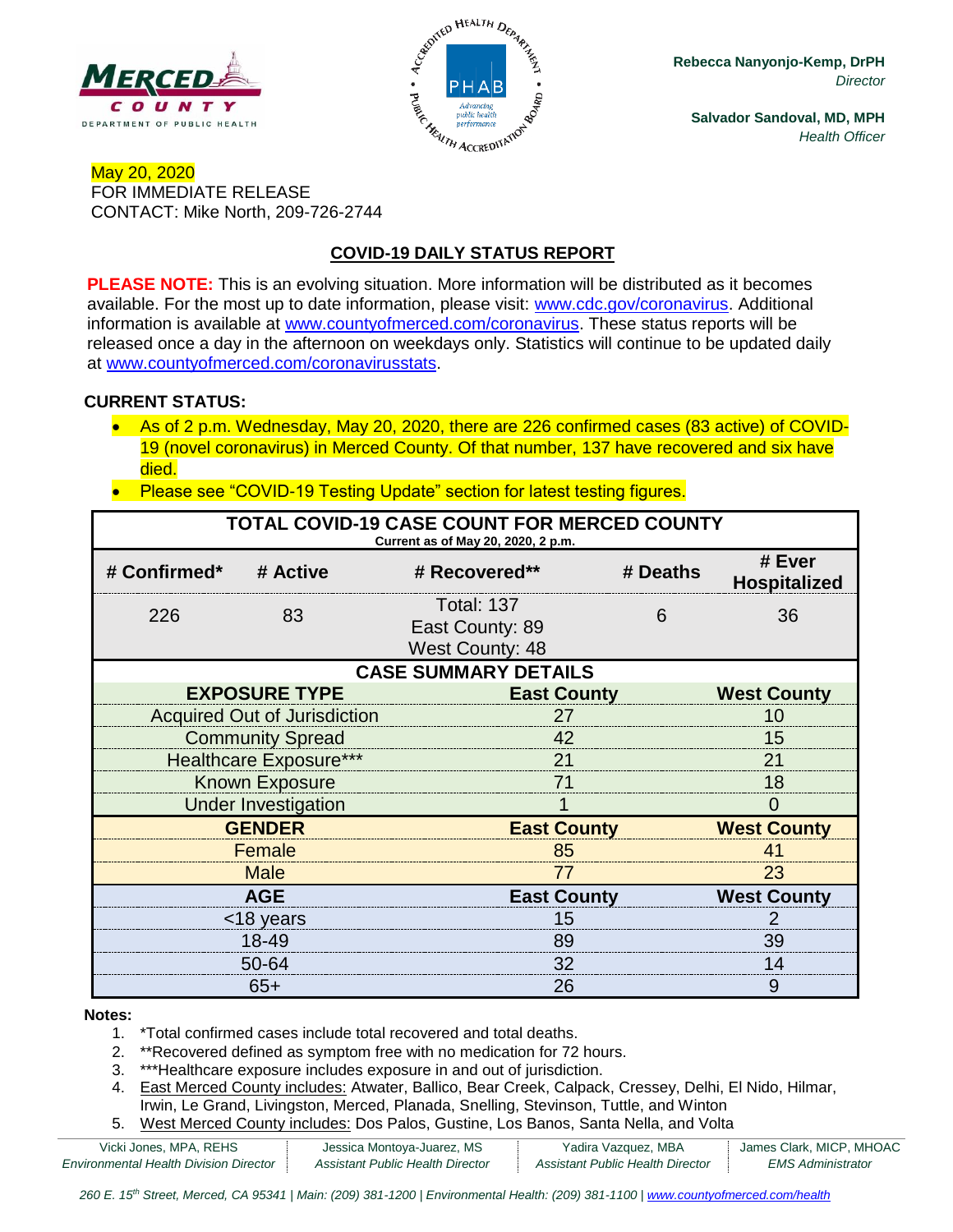

*Note: \*Only communities with five or more cases are reported in this graph. The figures in the top chart on this page represent confirmed cases, which includes active cases, recoveries, and deaths.*



- Based on information provided by individuals who test positive, Public Health staff will continue to assess risks of exposure and contact any affected individuals.
- Due to privacy laws, the Public Health Department cannot release identifying information related to positive cases.
- In California, there are 83,692 confirmed cases and 3,405 deaths.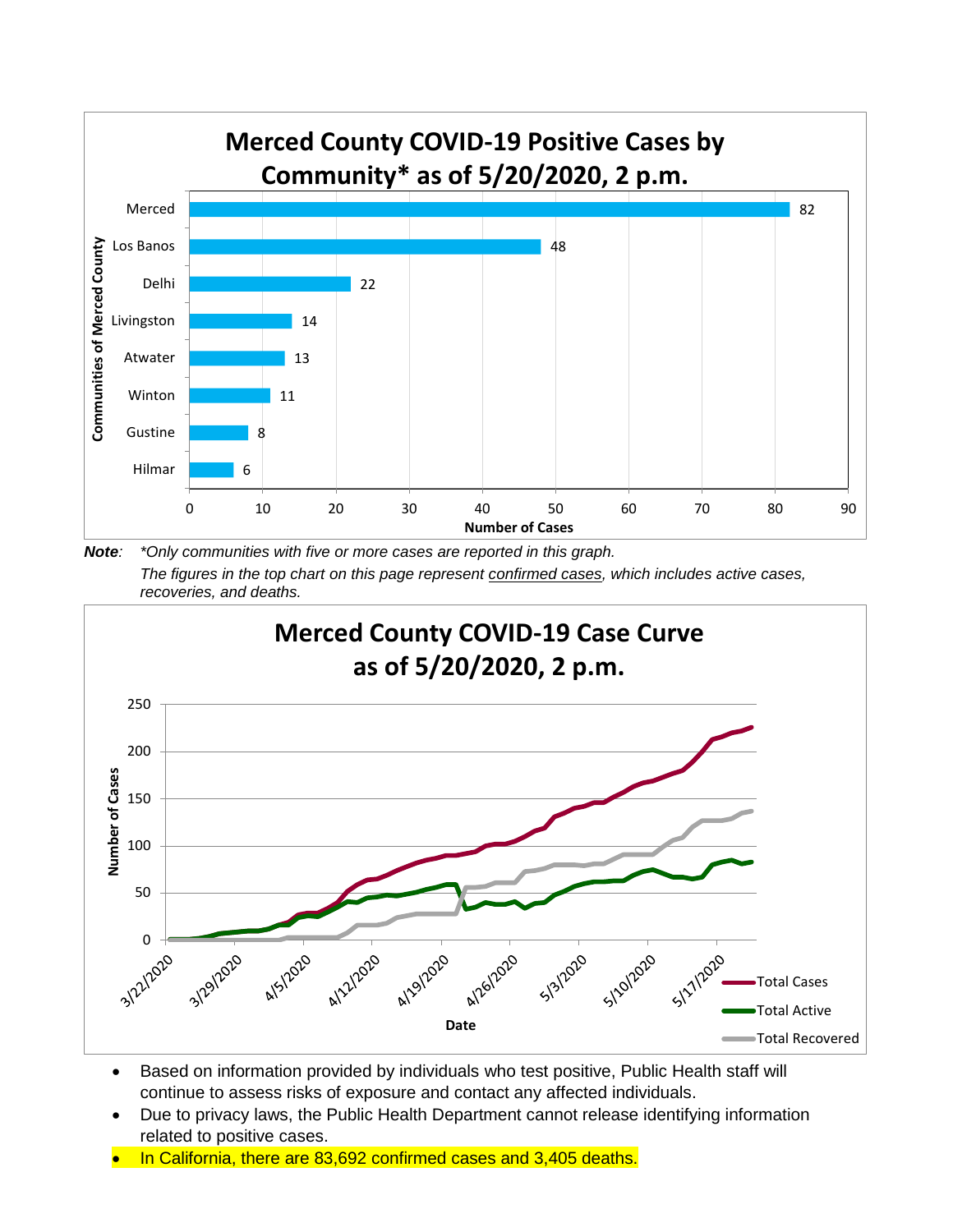### **RECENT ACTIVITIES & UPDATES:**

- Merced County Public Health continues to coordinate with federal, state and local partners to further prepare us for future impacts. This includes working with the California Department of Public Health and the Centers for Disease Control and Prevention to monitor COVID-19.
- In coordination with the Merced County Office of Emergency Services, situational status calls continued this week with local government agencies, schools, and healthcare professionals in our community.
- On Tuesday evening, the Merced County Department of Public Health received approval from the State to move into an accelerated form (Stage 2B) of California's Roadmap to Modify the Stay-at-Home order. This will allow for the reopening of dine-in restaurants and inperson retail with proper social distancing and other procedures to protect the health of patrons and employees. Prior to opening, businesses will need to review State requirements and prepare a plan to show customers and employees that they've reduced the health risk from COVID-19. State requirements and guidance documents can be found on [www.reopenmercedcounty.com/guidelines.](http://www.reopenmercedcounty.com/guidelines) Merced County anticipates State requirements and guidance to be modified moving forward. If this information is updated by the State, it will also be updated on www.reopenmercedcounty.com/quidelines.
- During Tuesday's meeting, the Board of Supervisors unanimously proclaimed a local economic emergency due to COVID-19.
- The Merced County Office of Emergency Services and Merced County Department of Public Health proclaimed a local and public health emergency March 13 in order to help address the outbreak. The Board of Supervisors ratified those actions during a March 16 special meeting.
- On March 19, Governor Gavin Newsom announced Executive Order N-33-20, asking California residents to stay at home. On March 20, Merced County's Health Officer also issued an Order directing County residents to remain in their places of residence except to perform or receive essential services.
- The Merced County Public Health Department Operations Center was activated Jan. 27, 2020  $(115 \text{ days})$  in order to prepare for COVID-19 in and around our community. The Merced County Emergency Operations Center and Human Services Agency Department Operations Center are also currently active.

### **COVID-19 TESTING UPDATE:**

- A total of 4,942 tests have been performed in Merced County: 4,480 negatives, 226 positives, and 234 still pending. These figures include testing through both the commercial and public health lab systems.
- COVID-19 Testing Available for All Merced County Residents:
	- o Merced County Fairgrounds: 900 Martin Luther King Jr. Way, Merced
	- o 7 a.m. to 7 p.m. Monday—Friday
	- o Register at [www.lhi.care/covidtesting](http://www.lhi.care/covidtesting) or by calling 1-888-634-1123
	- $\circ$  Due to expected high demand, testing availability is by appointment only in order to prevent unnecessarily-long wait times for clients. Walk-ins will not be accepted at this time.
- Within the public health system, every person who has met CDC criteria for severe disease within Merced County has been tested.
- Public Health is actively identifying other methods to enhance testing capability for providers throughout the community and increase testing county-wide. We will continue to be notified should positive tests come through either system (public health or commercial).
- In late March, Merced County opened two "mobile specimen collection sites" for COVID-19 in order to streamline testing capabilities. Initially, there will be two collection days per week, one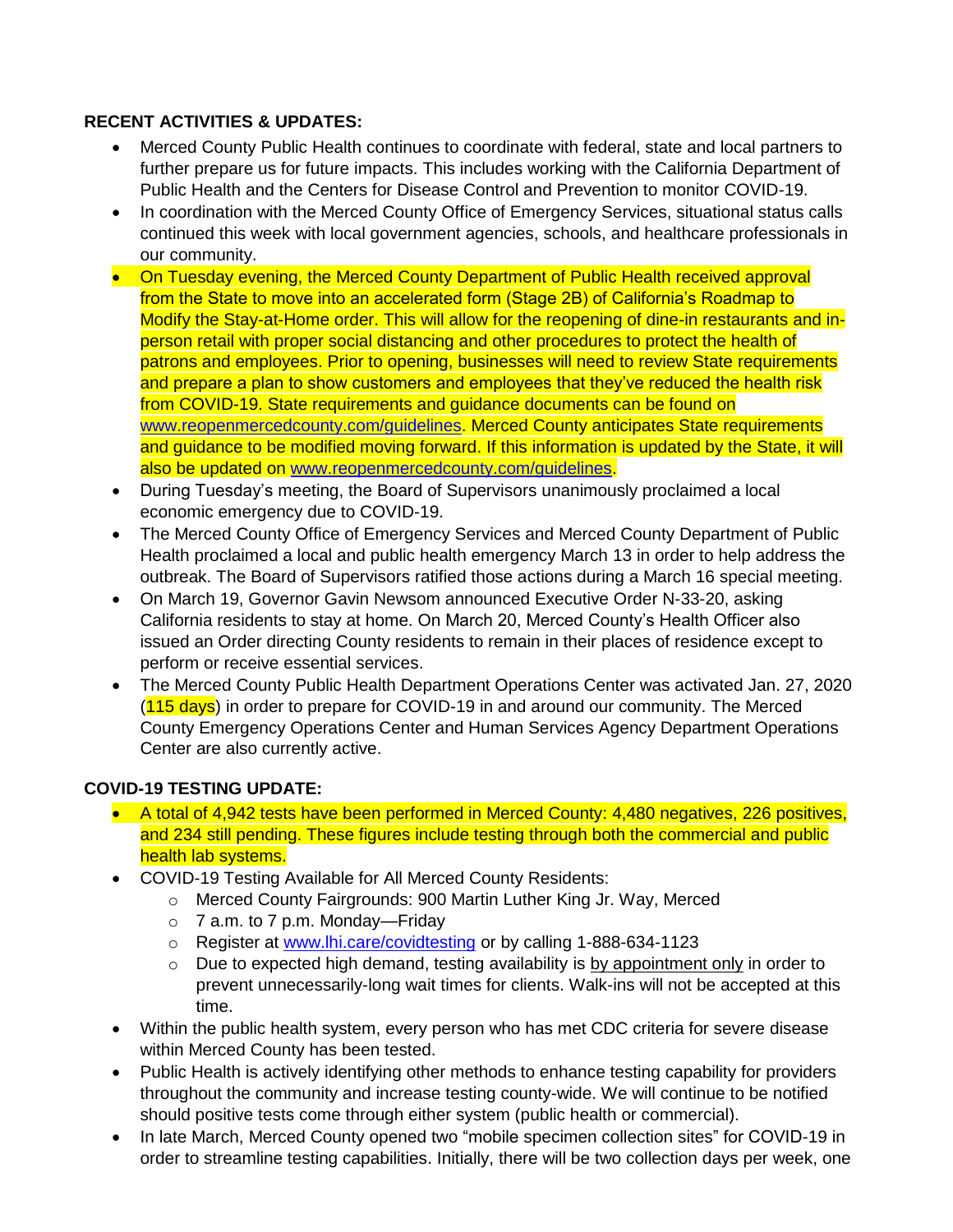on the westside of the County, and one on the eastside of the County. Each site will remain open for four hours per day. Additional hours per day and days per week may become more frequent if supply and personnel availability increase.

o **PLEASE NOTE**: Use of these mobile specimen collection sites are by appointment only, and you must have a prescription from a physician and prior approval from the Merced County Department of Public Health. If you do not have a provider and have symptoms call 209-381-1180 for a phone consultation. Anyone without prior approval will not be tested. Locations will be provided to clients once appointments are made. Call 209-381-1180 for more information.

# **COVID-19 SYMPTOMS AND PRECAUTIONS:**

- Coronavirus symptoms include: mild to severe respiratory illness, fever, cough, difficulty breathing, chills, repeated shaking with chills, muscle pain, headache, sore throat, and loss of taste or smell. If symptoms develop, individuals should stay at home to limit exposure to others.
- Anyone who has had contact with a person with possible COVID-19 infection and has the above symptoms should call his/her local health department/health care provider immediately.
- Do not go to your provider's office without calling ahead. Do not call 911 for suspected COVID-19 unless you are having a medical emergency.
- During the flu season, there are steps you can take to protect your health and the health of those around you:
	- o Wash your hands regularly with soap and water for 20 seconds.
	- o Avoid touching your eyes, nose, or mouth with unwashed hands.
	- o Avoid close contact with people who are sick.
	- $\circ$  Stay away from work, school or other people if you become sick with respiratory symptoms such as fever and cough.
	- o Cover sneezes or coughs with a tissue, then throw the tissue in the trash.

# **ADDITIONAL RESOURCES:**

- **Sign up for COVID-19 alerts: [www.countyofmerced.com/coronavirus](http://www.countyofmerced.com/coronavirus)**
- Merced County Public Health COVID-19 **Information Webpage**:
	- o [www.countyofmerced.com/coronavirus](http://www.countyofmerced.com/coronavirus)
- Merced County Public Health **Information Line**:
	- o 209-381-1180 (English, Spanish, and Hmong. Live reps. available 8 a.m. to 5 p.m.)
- **Email** COVID-19-specific questions to Merced County Public Health:
	- o COVID19@countyofmerced.com.
- Updated **CDC Information**:
	- o <https://www.cdc.gov/coronavirus/2019-ncov/whats-new-all.html>
- CDC **Resources for Households**:
	- o <https://www.cdc.gov/coronavirus/2019-ncov/community/home/index.html>
- How to **talk to your kids** about the coronavirus:
	- o <https://www.pbs.org/parents/thrive/how-to-talk-to-your-kids-about-coronavirus>
- Guidance for **Businesses and Employers**:
	- o <https://bit.ly/2IH2G2u>
	- o [www.covid19.ca.gov](http://www.covid19.ca.gov/)
- Report **Price Gouging**:
	- o <http://www.countyofmerced.com/3381/Price-Gouging>
	- Report **Consumer Fraud**:
		- o [www.countyofmerced.com/2322/Consumer-Fraud](http://www.countyofmerced.com/2322/Consumer-Fraud)